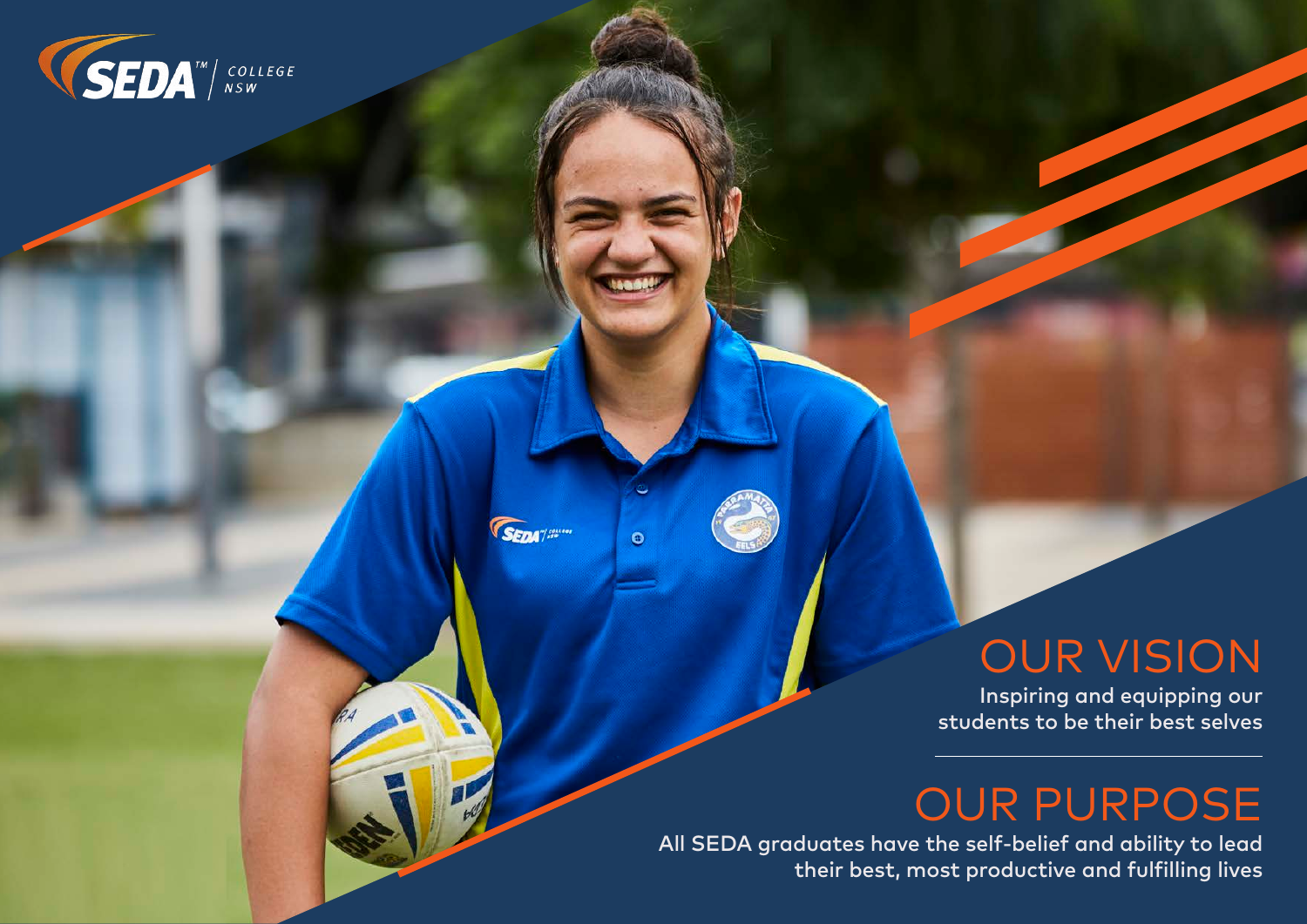

# **Our students**

- **›** Believe in their personal value, and know they can learn
- **›** Are treated with respect and treat others with respect
- **›** Are skilled and connected, and sure of their direction after graduation

# **Our parents**

- **›** See their children succeed
- **›** Know their children are happy
- **›** Have confidence their children are respected and supported

# **Our staff**

- **›** Love their work and know they are making a difference
- **›** Know they are trusted to make decisions in the best interests of our students
- **›** Feel empowered to be creative and do things differently

# Because of SEDA COLLEGE NSW...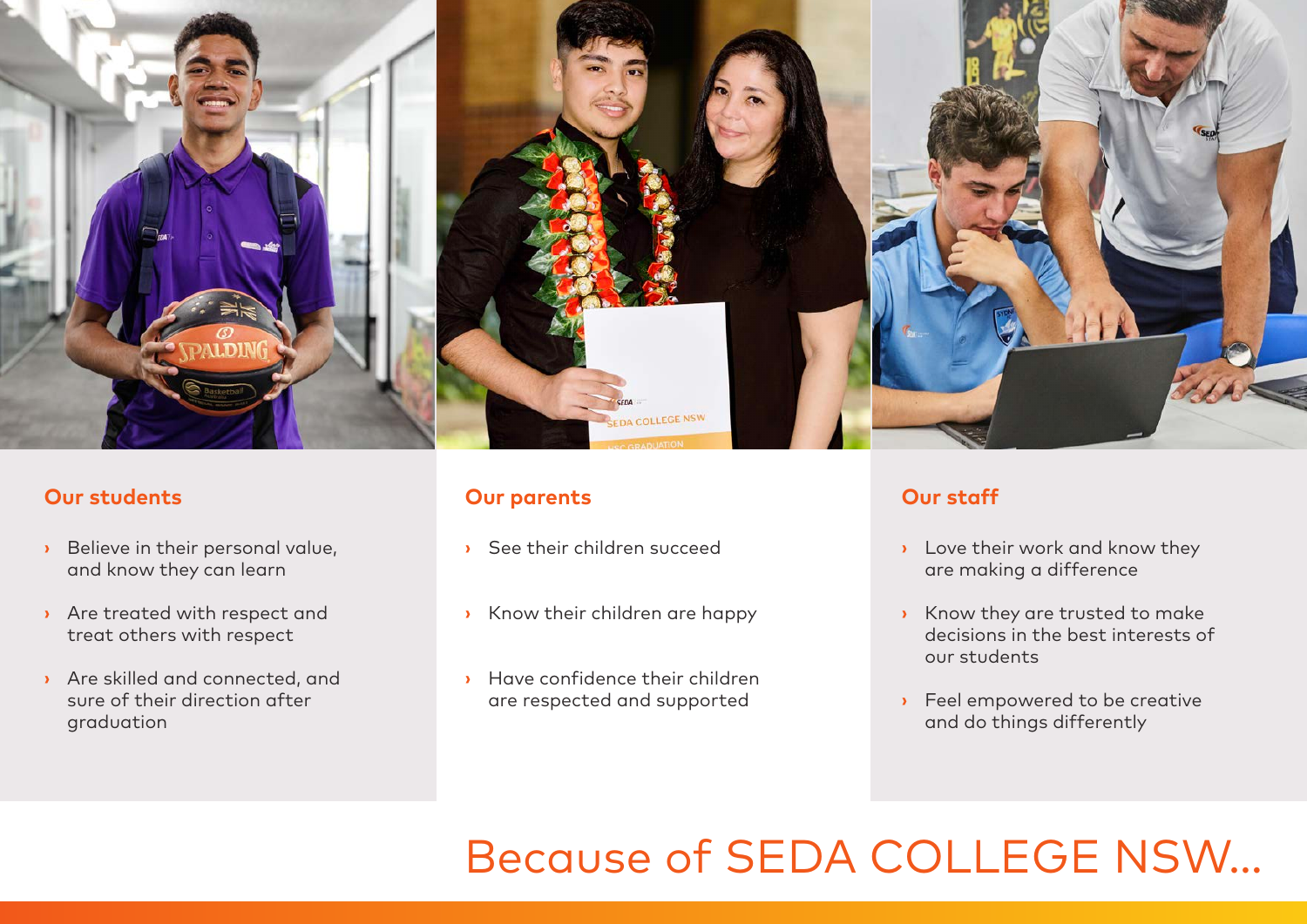

# OUR VALUES



# **Courage**

**›** Accepting challenges and making personal improvements



# **Resilience**

**›** Standing up to adversity and persevering through difficult times



# **Professionalism**

**›** Representing SEDA College and our partners with respect and maturity

# **Leadership**

**›** Setting goals, making decisions and taking positive action to influence others



# **Collaboration**

**›** Building positive relationships and assisting others to achieve



**›** Honesty, reliability and a willingness to apply maximum effort at all times